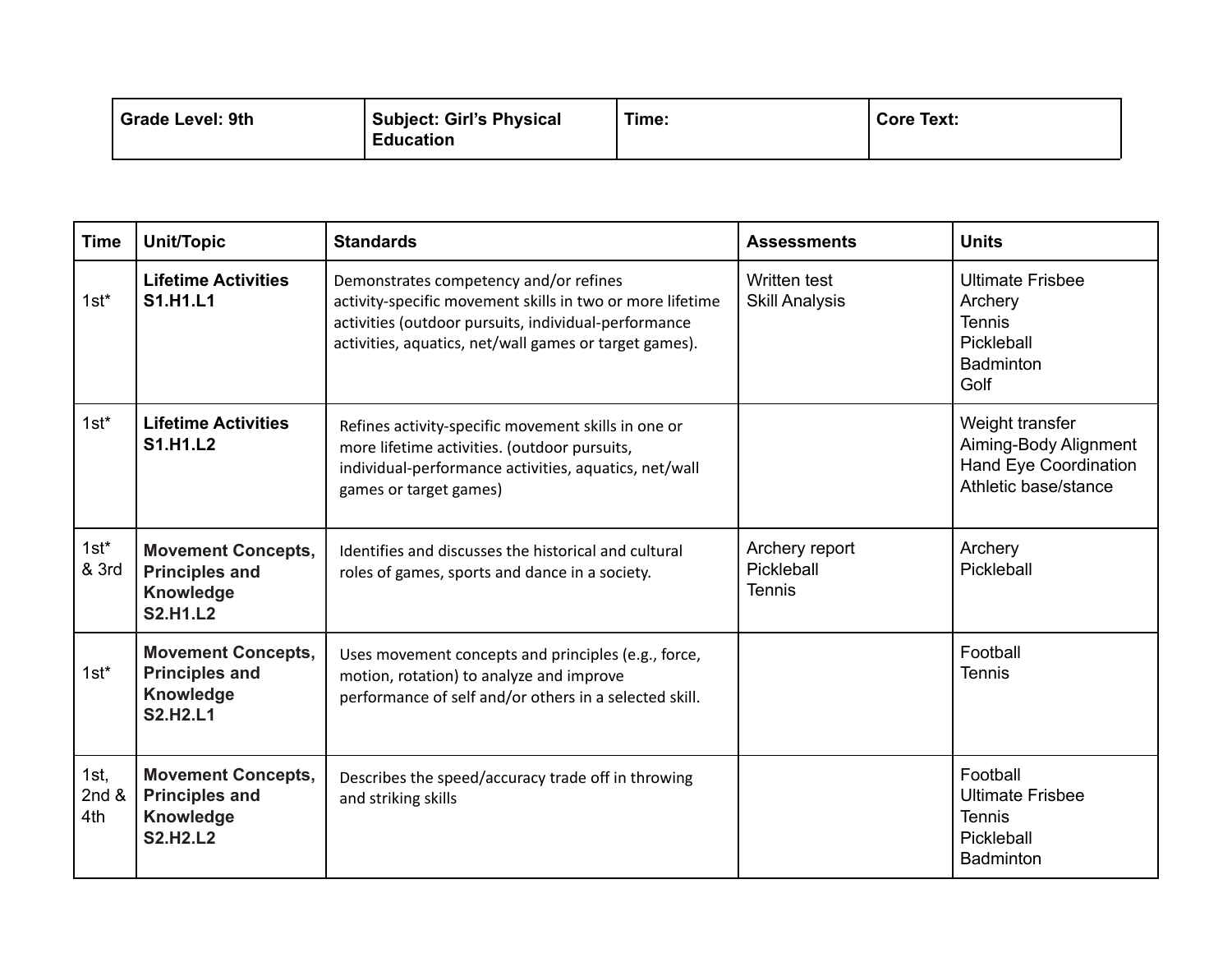| <sup>1</sup> Grade Level: 9th | <b>Subject: Girl's Physical</b><br><b>Education</b> | Time: | <b>Core Text:</b> |
|-------------------------------|-----------------------------------------------------|-------|-------------------|
|-------------------------------|-----------------------------------------------------|-------|-------------------|

|  |  | Softball |
|--|--|----------|
|  |  | Golf     |

| $1st^*$         | <b>Movement Concepts,</b><br><b>Principles and</b><br>Knowledge<br><b>S2.H3.L2</b> | Identifies the stages of learning a motor skill.                                                                                    | Archery Video analysis                                     | Grip<br><b>Stance</b><br>Aim<br>Release<br>Follow through |
|-----------------|------------------------------------------------------------------------------------|-------------------------------------------------------------------------------------------------------------------------------------|------------------------------------------------------------|-----------------------------------------------------------|
| 3rd             | <b>Physical Activity</b><br><b>Knowledge</b><br><b>S3.H1.L2</b>                    | Investigates the relationships among physical activity,<br>nutrition, and body composition.                                         |                                                            |                                                           |
| 3rd             | <b>Physical Activity</b><br><b>Knowledge</b><br><b>S3.H2.L1</b>                    | Evaluates the validity of claims made by commercial<br>products and programs pertaining to fitness and<br>healthy active lifestyle. | Analyzing Influences on<br><b>Health</b><br><b>Posters</b> |                                                           |
| 1st $\&$<br>2nd | <b>Physical Activity</b><br><b>Knowledge</b><br><b>S3.H3.L1</b>                    | Identifies issues associated with exercising in heat,<br>humidity, and cold.                                                        |                                                            | Hydrate with water<br>Wear layers for warmth              |
| $1st^*$         | <b>Physical Activity</b><br>Knowledge<br><b>S3.H3.L2</b>                           | Applies rates of perceived exertion and pacing.                                                                                     | <b>Heart rate monitors</b><br>Coopers Fitnessgram          | Muscular endurance<br>Muscular strength                   |
|                 | <b>Physical Activity</b><br><b>Knowledge</b>                                       |                                                                                                                                     |                                                            |                                                           |
| $1st^*$         | <b>Engages in Physical</b><br><b>Activity</b>                                      | Participates several times a week in a self-selected<br>lifetime activity, dance or fitness activity outside of                     |                                                            |                                                           |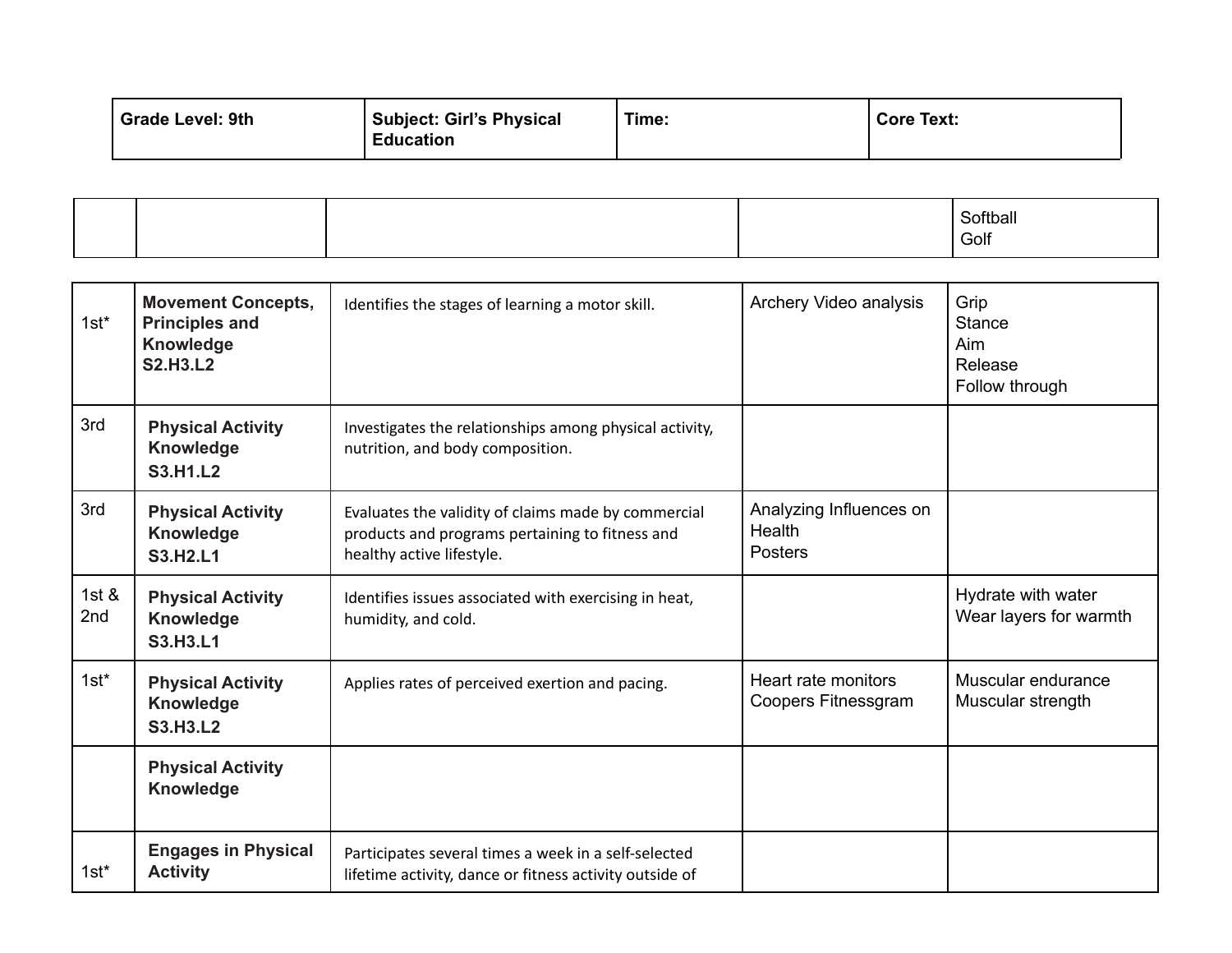| <b>Subject: Girl's Physical</b><br>Grade Level: 9th<br><b>Education</b> | Time: | <b>Core Text:</b> |
|-------------------------------------------------------------------------|-------|-------------------|
|-------------------------------------------------------------------------|-------|-------------------|

|                                        | <b>S3.H6.L1</b>                                                      | the school day.                                                                                                                                                                                                  |                          |                                                               |
|----------------------------------------|----------------------------------------------------------------------|------------------------------------------------------------------------------------------------------------------------------------------------------------------------------------------------------------------|--------------------------|---------------------------------------------------------------|
| $1st^*$                                | <b>Fitness Knowledge</b><br><b>S3.H9.L1</b>                          | Identifies the structure of skeletal muscle and fiber types<br>as they relate to muscle development.                                                                                                             | Muscle worksheet         |                                                               |
|                                        |                                                                      |                                                                                                                                                                                                                  |                          |                                                               |
| $1st^*$                                | <b>Fitness Knowledge</b><br><b>S3.H10.L1</b>                         | Calculates target heart rate and applies that<br>information to a personal fitness plan.                                                                                                                         |                          |                                                               |
| $1st^*$                                | <b>Fitness Knowledge</b><br><b>S3.H10.L2</b>                         | Adjusts pacing to keep heart rate in the target zone,<br>using available technology (e.g., pedometer, heart<br>rate monitor), to self-monitor aerobic intensity.                                                 |                          |                                                               |
| $1st*$                                 | <b>Assessment and</b><br><b>Program Planning</b><br><b>S3.H11.L2</b> | Develops and maintains a fitness portfolio (e.g.,<br>assessment scores, goals for improvement, plan of<br>activities for improvement, log of activities being done<br>to reach goals, timeline for improvement). | PE folder & fitness card |                                                               |
| $1st^*$                                | <b>Social Interaction</b>                                            | Participates in inclusive programs that combine<br>students of all ability levels.                                                                                                                               |                          | Pick different partners<br>Tennis & Badmitton                 |
| $1st^*$<br>1st $\&$<br>2 <sub>nd</sub> | <b>Physical Activity</b><br>Knowledge                                | Identifies issues associated with exercising in heat,<br>humidity, and cold.                                                                                                                                     |                          | <b>Fitness Testing</b><br>Football<br><b>Ultimate Frisbee</b> |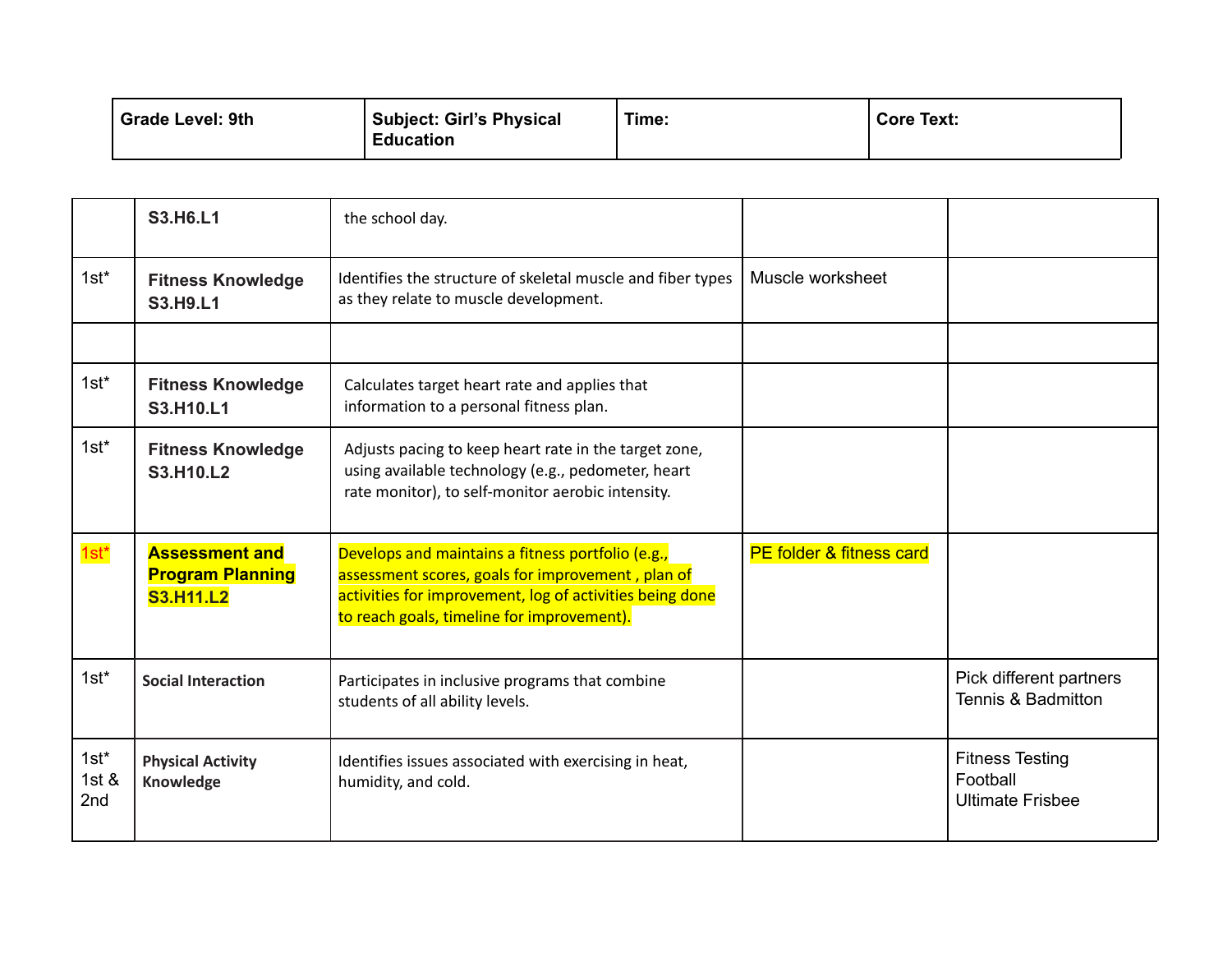| <b>Subject: Girl's Physical</b><br><sup>1</sup> Grade Level: 9th<br><b>Education</b> | Time: | <b>Core Text:</b> |  |
|--------------------------------------------------------------------------------------|-------|-------------------|--|
|--------------------------------------------------------------------------------------|-------|-------------------|--|

| <b>Time</b>           | Unit/Topic                                                         | <b>Standards</b>                                                                                                      | <b>Assessments</b>     | <b>Units</b>                              |
|-----------------------|--------------------------------------------------------------------|-----------------------------------------------------------------------------------------------------------------------|------------------------|-------------------------------------------|
| $1st^*$               | <b>Rules and Fair</b><br>Play                                      | Exhibits proper etiquette, respect for others and teamwork<br>while engaging in physical activity and/or social dance |                        | Tennis<br>Golf<br><b>Ultimate Frisbee</b> |
| 1st,<br>2nd<br>& 4th  | <b>Working with</b><br><b>Others</b>                               | Uses communication skills and strategies that promote team or<br>group dynamics.                                      |                        | Football<br><b>Ultimate Frisbee</b>       |
| 1st,<br>2nd,<br>& 4th | <b>Working with</b><br><b>Others</b>                               | Assumes leadership role (e.g., task or group leader, referee,<br>coach) in a physical activity setting.               | Leading warm ups       |                                           |
| 2nd                   | <b>Movement</b><br>Concepts,<br><b>Principles and</b><br>Knowledge | Create a practice plan to improve performance for a<br>self-selected skill.                                           | Archery Video analysis |                                           |

| $2nd*$      | <b>Physical Activity</b><br>Knowledge | Discusses the benefits of a physically active lifestyle as it relates to<br>college or career productivity. |  |
|-------------|---------------------------------------|-------------------------------------------------------------------------------------------------------------|--|
| 2nd/<br>3rd | <b>Physical Activity</b><br>Knowledge | Investigates the relationships among physical activity, nutrition,<br>and body composition.                 |  |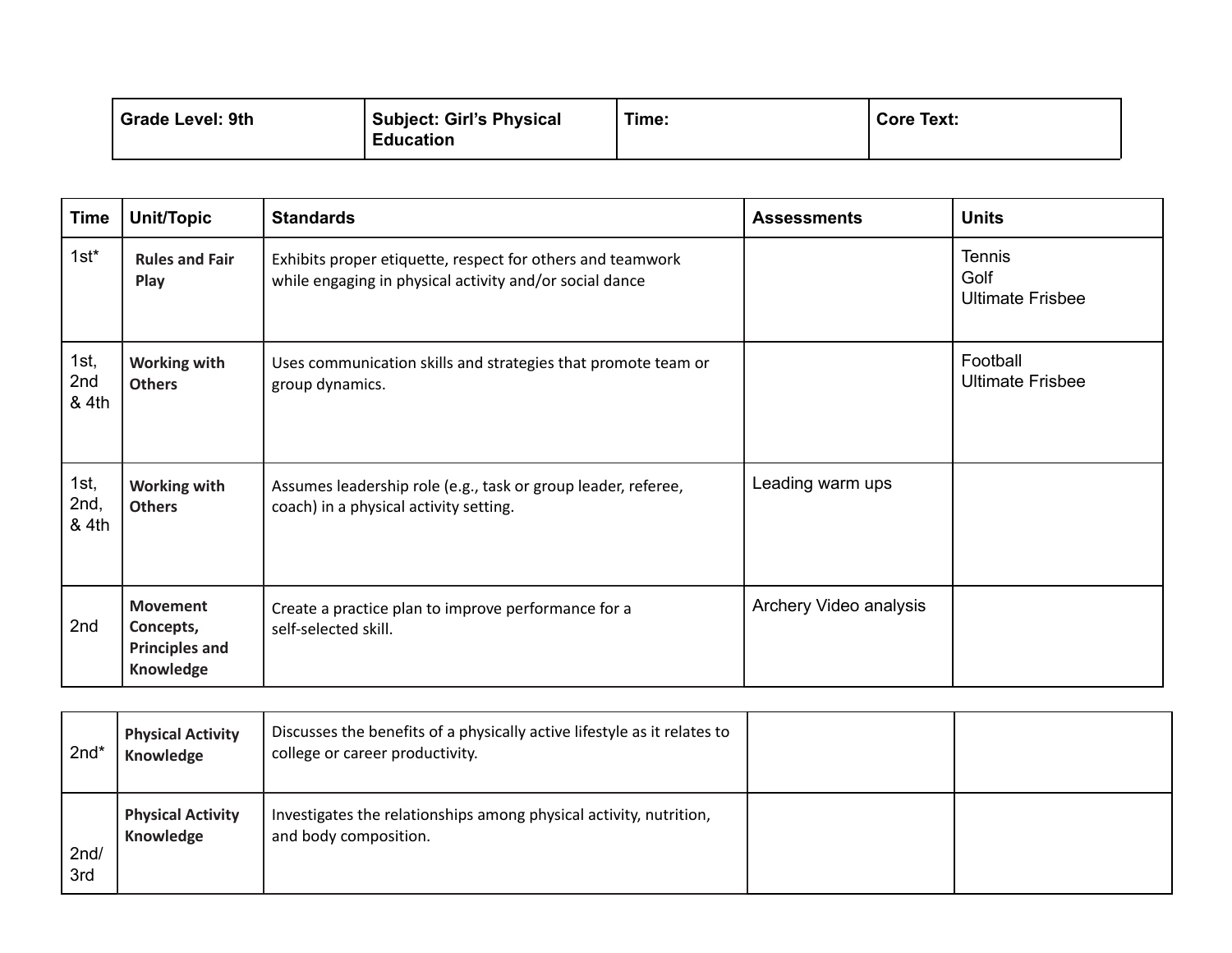| <b>Subject: Girl's Physical</b><br><b>Grade Level: 9th</b><br><b>Education</b> | Time: | <b>Core Text:</b> |
|--------------------------------------------------------------------------------|-------|-------------------|
|--------------------------------------------------------------------------------|-------|-------------------|

| 2nd/<br>3rd     | <b>Physical Activity</b><br>Knowledge            | Evaluates the validity of claims made by commercial products<br>and programs pertaining to fitness and a healthy active lifestyle.                                                                                                                                                    |                     |              |
|-----------------|--------------------------------------------------|---------------------------------------------------------------------------------------------------------------------------------------------------------------------------------------------------------------------------------------------------------------------------------------|---------------------|--------------|
| Tim<br>е        | <b>Unit/Topic</b>                                | <b>Standards</b>                                                                                                                                                                                                                                                                      | <b>Assessments</b>  | <b>Units</b> |
| 2nd<br>&<br>4th | <b>Assessment and</b><br><b>Program Planning</b> | Designs a fitness program including all components of<br>health-related fitness that relates to college/career productivity.                                                                                                                                                          |                     |              |
| 2nd             | <b>Fitness</b><br>Knowledge                      | Understands types of strength exercises (e.g. isometric, isotonic,<br>isokinetic, concentric, eccentric etc.) and stretching exercises<br>(e.g. static, dynamic, PNF, etc.) for personal fitness development<br>(e.g. strength, endurance, range of motion).                          | Coopers Fitnessgram |              |
| 3rd             | Dance and<br><b>Rhythms</b>                      | Demonstrates competency in dance forms and rhythmic<br>movements to include dynamic warm ups, agility drills as wells as<br>cultural and social occasions such as weddings and parties.<br>Demonstrating competency in 1 form of dance (e.g., ballet,<br>modern, hip hop, tap, etc.). |                     |              |
| 3rd             | Dance and<br><b>Rhythms</b>                      | Demonstrates competency in dance forms and rhythmic<br>movements to include dynamic warm ups, agility drills as wells as<br>cultural and social occasions such as weddings and parties.<br>Demonstrating competency in 1 form of dance (e.g., ballet,<br>modern, hip hop, tap, etc.). | Exit slip           |              |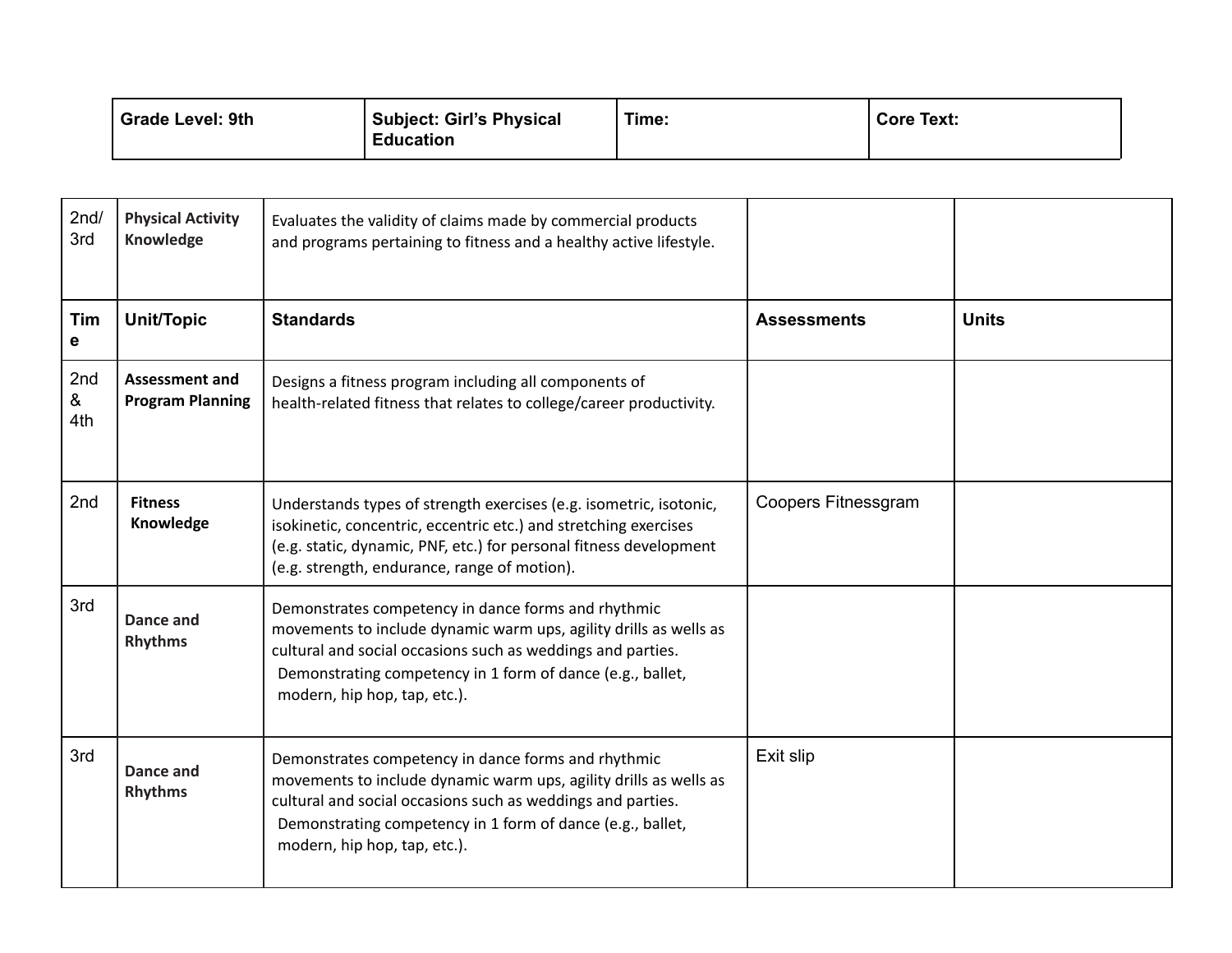| <b>Grade Level: 9th</b> | <b>Subject: Girl's Physical</b><br><b>Education</b> | Time: | <b>Core Text:</b> |
|-------------------------|-----------------------------------------------------|-------|-------------------|
|-------------------------|-----------------------------------------------------|-------|-------------------|

| Dance and<br><b>Rhythms</b> | Demonstrates competency in dance forms and rhythmic<br>movements by choreographing a dance, designing a workout<br>routine or by giving a performance. |  |
|-----------------------------|--------------------------------------------------------------------------------------------------------------------------------------------------------|--|
|                             |                                                                                                                                                        |  |

| <b>Time</b> | Unit/Topic                                                         | <b>Standards</b>                                                                                                                    | <b>Assessments</b>    | <b>Units</b>            |
|-------------|--------------------------------------------------------------------|-------------------------------------------------------------------------------------------------------------------------------------|-----------------------|-------------------------|
| 3rd         | <b>Movement</b><br>Concepts,<br><b>Principles and</b><br>Knowledge | Identifies examples of social and technical dance forms and<br>rhythmic movements.                                                  |                       |                         |
| 3rd         | <b>Physical Activity</b><br>Knowledge                              | Evaluates the validity of claims made by commercial products<br>and programs pertaining to fitness and a healthy, active lifestyle. |                       |                         |
| 3rd         | <b>Physical Activity</b><br>Knowledge                              | Analyzes and applies technology and social media as tools for<br>supporting a healthy, active lifestyle.                            |                       |                         |
| 3rd         | Personal<br><b>Responsibility</b>                                  | Employs effective self-management skills to analyze barriers and<br>modify physical activity patterns appropriately as needed.      |                       |                         |
| 3rd         | <b>Nutrition</b>                                                   | Creates a meal plan that demonstrates understanding of the<br>impact of nutrition on the effect of each phase of exercise (e.g.     | 3 day food intake log | <b>Nutrition-Health</b> |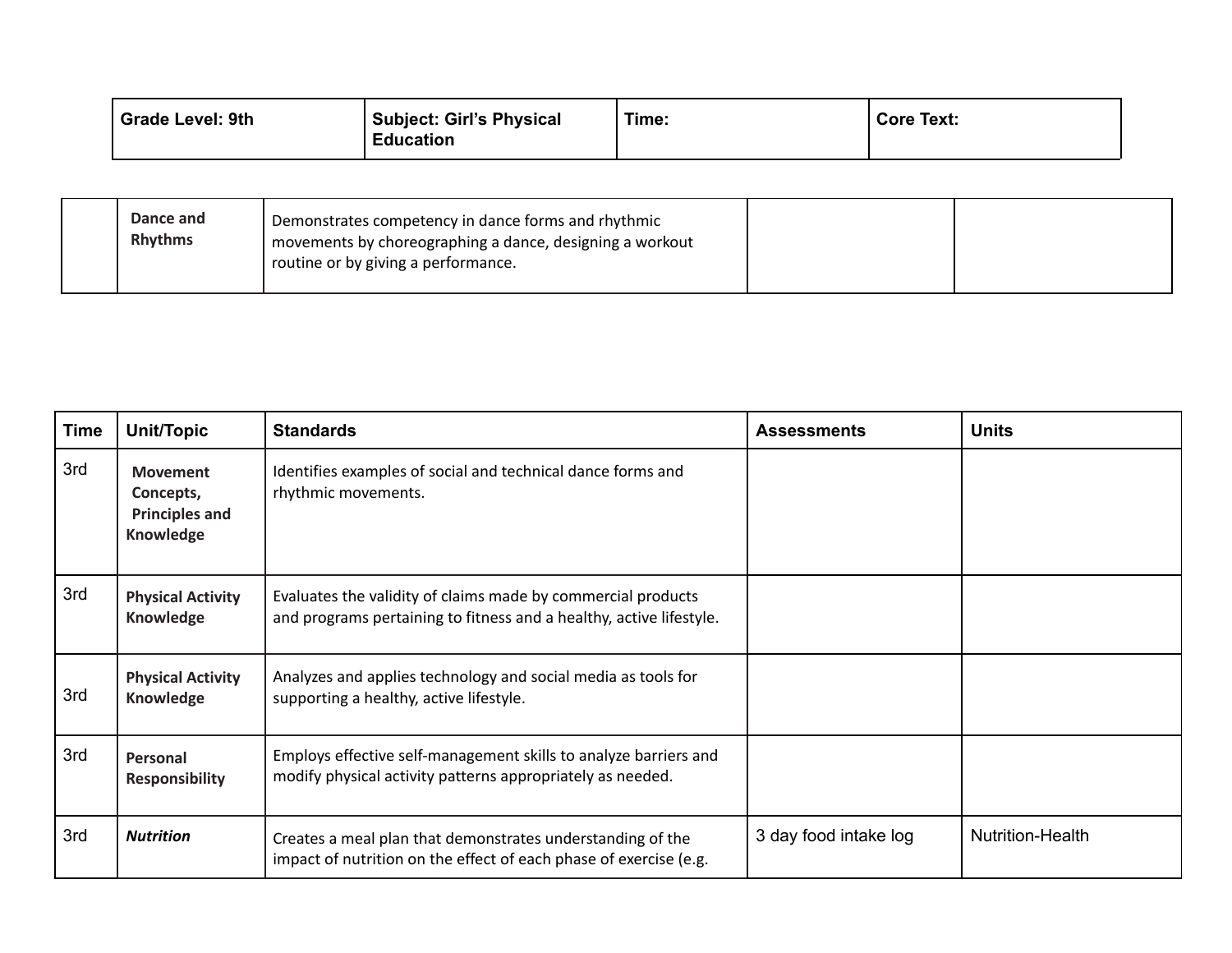| I Grade Level: 9th | <b>Subject: Girl's Physical</b><br><b>Education</b> | Time: | <b>Core Text:</b> |
|--------------------|-----------------------------------------------------|-------|-------------------|
|--------------------|-----------------------------------------------------|-------|-------------------|

|     |                                       | pre, during and post-activity).                                                                                                                             |                    |               |
|-----|---------------------------------------|-------------------------------------------------------------------------------------------------------------------------------------------------------------|--------------------|---------------|
| 3rd | <b>Stress</b><br><b>Management</b>    | Identifies stress-management strategies (e.g., mental imagery,<br>relaxation techniques, deep breathing, aerobic exercise,<br>meditation) to reduce stress. | EverfFi curriculum | Online course |
| 3rd | <b>Physical Activity</b><br>Knowledge | Evaluates the validity of claims made by commercial products<br>and programs pertaining to fitness and a healthy, active lifestyle.                         |                    |               |

| Tim<br>e                | <b>Unit/Topic</b>                   | <b>Standards</b>                                                                                                                                                                 | <b>Assessments</b>  | <b>Units</b> |
|-------------------------|-------------------------------------|----------------------------------------------------------------------------------------------------------------------------------------------------------------------------------|---------------------|--------------|
| 1st,<br>2nd<br>&<br>4th | <b>Fitness</b><br>Knowledge         | Designs and implements a strength and conditioning program that<br>develops balance in opposing muscles groups (agonist-antagonist) and<br>supports a healthy, active lifestyle. |                     |              |
| 3rd<br>&<br>4th         | <b>Fitness</b><br>Knowledge         | Relates physiological responses to individual levels of fitness and<br>nutritional balance.                                                                                      |                     |              |
| 4th                     | <b>Fitness</b><br><b>Activities</b> | Demonstrates competency in one or more specialized skills to include<br>demonstration, application and evaluation in health and skill-related<br>fitness activities.             | <b>Fitness Gram</b> |              |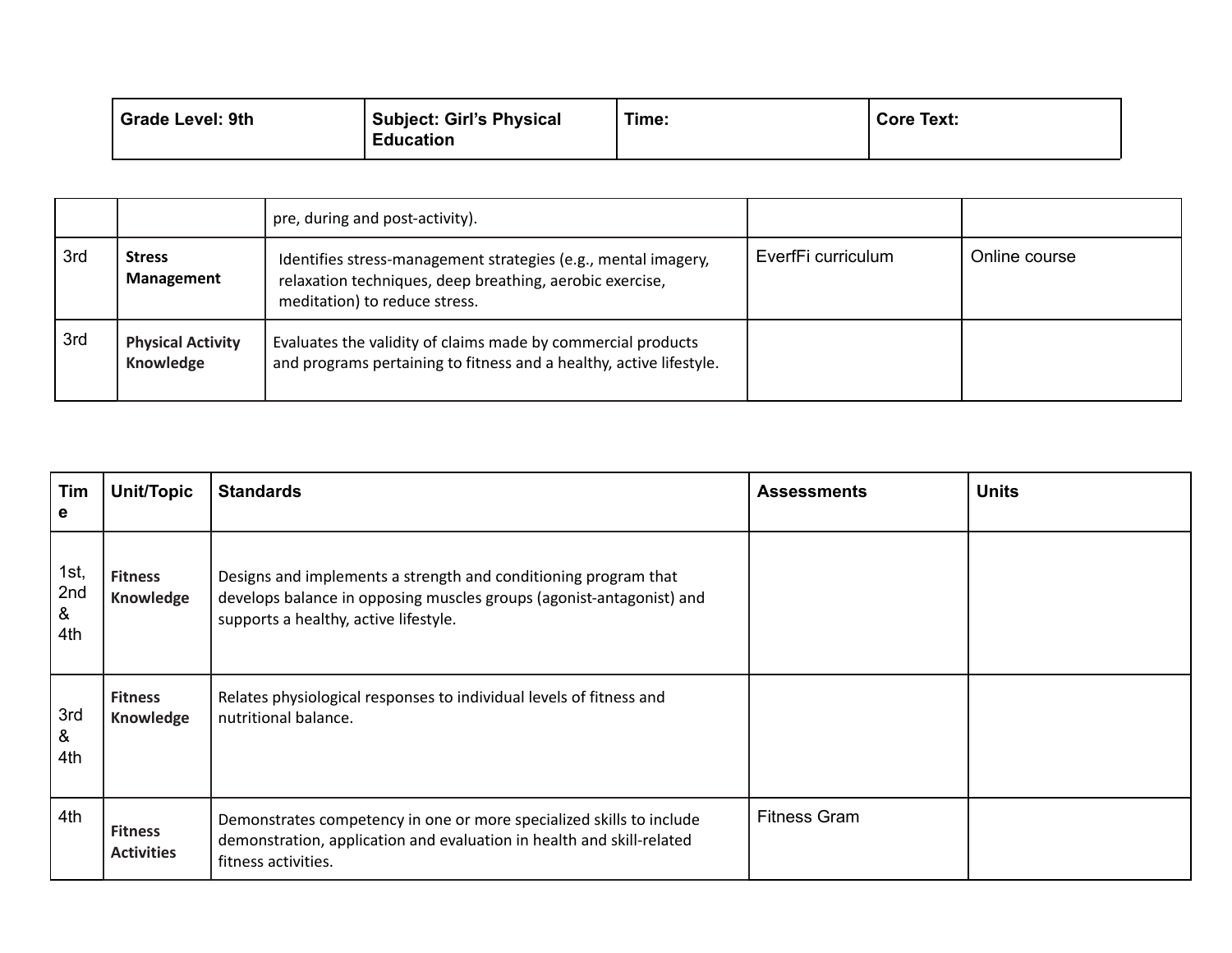| <b>Subject: Girl's Physical</b><br>' Grade Level: 9th<br>Education | Time: | <b>Core Text:</b> |
|--------------------------------------------------------------------|-------|-------------------|
|--------------------------------------------------------------------|-------|-------------------|

| 4th | <b>Fitness</b><br><b>Activities</b>                                   | Demonstrates competency in 2 or more specialized skills including<br>demonstration, application and evaluation in health related fitness<br>activities. |  |
|-----|-----------------------------------------------------------------------|---------------------------------------------------------------------------------------------------------------------------------------------------------|--|
| 4th | <b>Movement</b><br>Concepts,<br><b>Principles</b><br>and<br>Knowledge | Create a practice plan to improve performance for a self-selected skill.                                                                                |  |
| 4th | Physical<br><b>Activity</b><br>Knowledge                              | Apply, analyze and evaluate technology and social media as a tool to<br>support a healthy active lifestyle.                                             |  |
| 4th | <b>Fitness</b><br>Knowledge                                           | Calculates target heart rate and applies that information to a personal<br>fitness plan.                                                                |  |

| <b>Time</b>  | Unit/Topic                          | <b>Standards</b>                                                                                                                                                     | <b>Assessments</b>         |  |
|--------------|-------------------------------------|----------------------------------------------------------------------------------------------------------------------------------------------------------------------|----------------------------|--|
| 3rd &<br>4th | Health                              | Analyzes the health benefits of a self-selected physical activity.                                                                                                   | Lifestyle Factor Worksheet |  |
| 4th          | <b>Fitness</b><br><b>Activities</b> | Demonstrates competency in one or more specialized skills to include<br>demonstration, application and evaluation in health and skill-related<br>fitness activities. |                            |  |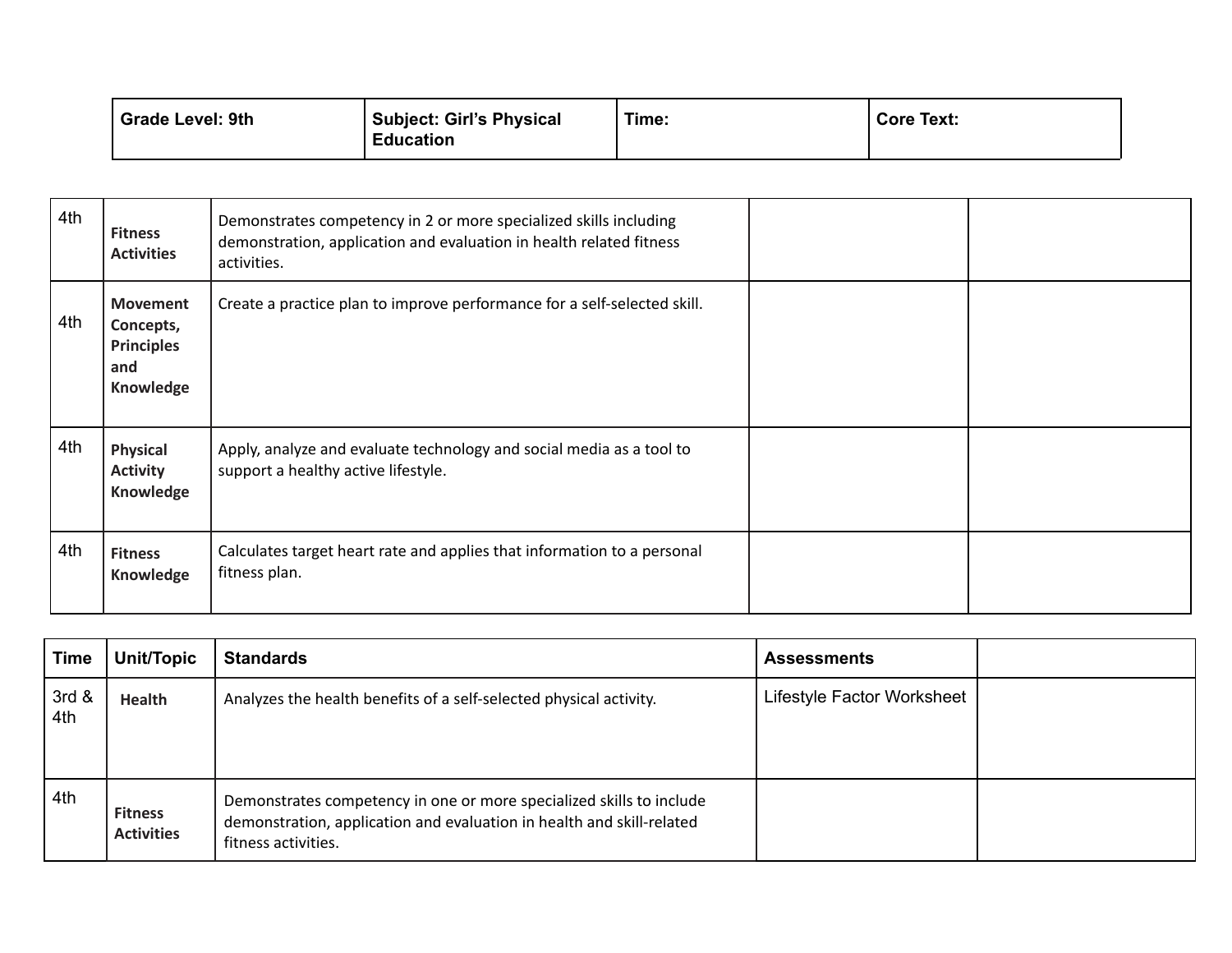| <b>Grade Level: 9th</b> | <b>Subject: Girl's Physical</b><br><b>Education</b> | Time: | Core Text: |
|-------------------------|-----------------------------------------------------|-------|------------|
|                         |                                                     |       |            |

| 3rd | Physical<br><b>Activity</b><br>Knowledge | Evaluates the validity of claims made by commercial products and<br>programs pertaining to fitness and a healthy, active lifestyle. |  |
|-----|------------------------------------------|-------------------------------------------------------------------------------------------------------------------------------------|--|
|     |                                          |                                                                                                                                     |  |
|     |                                          |                                                                                                                                     |  |
|     |                                          |                                                                                                                                     |  |
|     |                                          |                                                                                                                                     |  |
|     |                                          |                                                                                                                                     |  |
|     |                                          |                                                                                                                                     |  |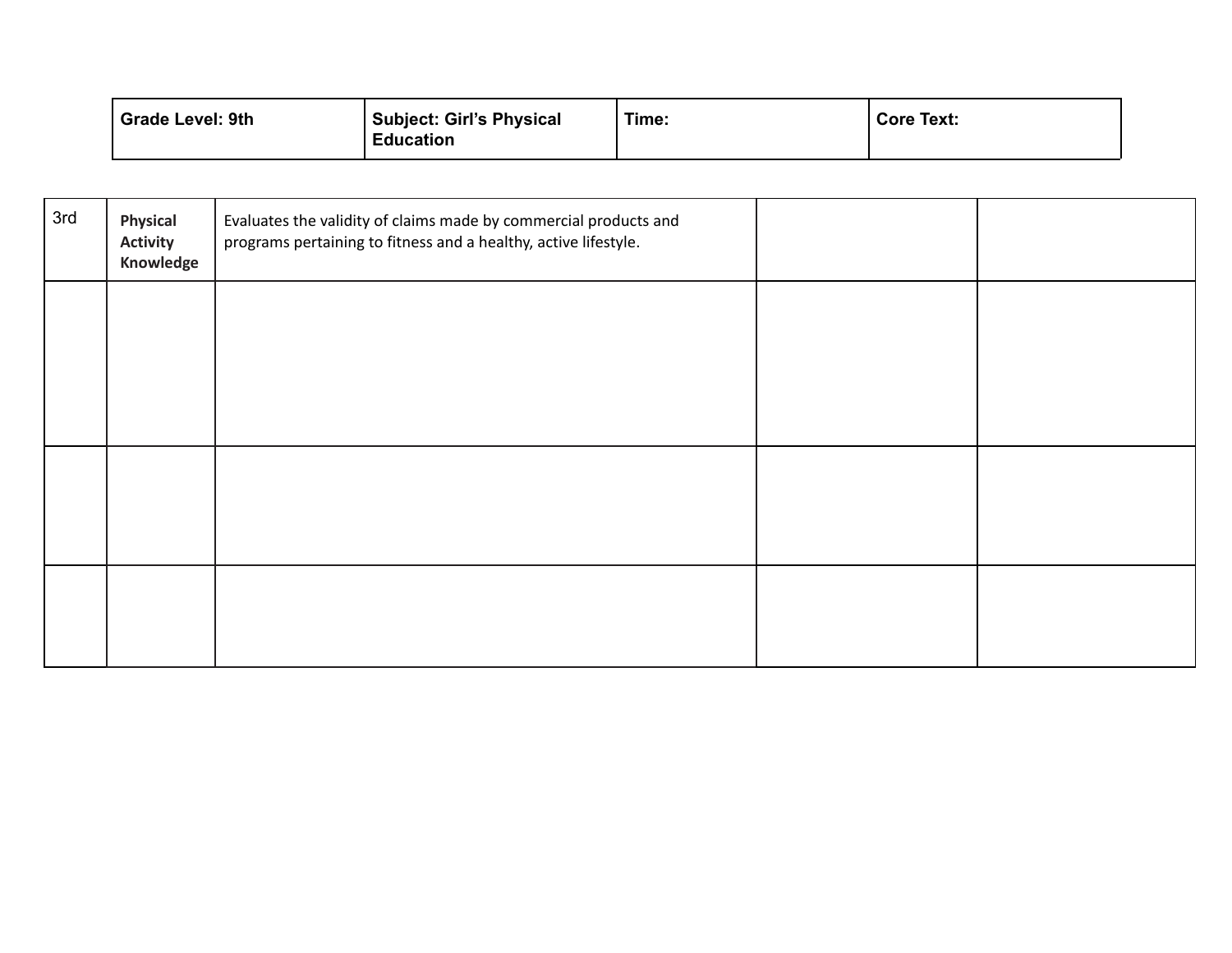| <sup>'</sup> Grade Level: 9th | <b>Subject: Girl's Physical</b><br><b>Education</b> | Time: | <b>Core Text:</b> |
|-------------------------------|-----------------------------------------------------|-------|-------------------|
|                               |                                                     |       |                   |

| <b>Time</b> | Unit/Topic | <b>Standards</b> | <b>Assessments</b> |
|-------------|------------|------------------|--------------------|
|             |            |                  |                    |
|             |            |                  |                    |
|             |            |                  |                    |
|             |            |                  |                    |
|             |            |                  |                    |
|             |            |                  |                    |
|             |            |                  |                    |
|             |            |                  |                    |
|             |            |                  |                    |
|             |            |                  |                    |
|             |            |                  |                    |
|             |            |                  |                    |
|             |            |                  |                    |
|             |            |                  |                    |
|             |            |                  |                    |